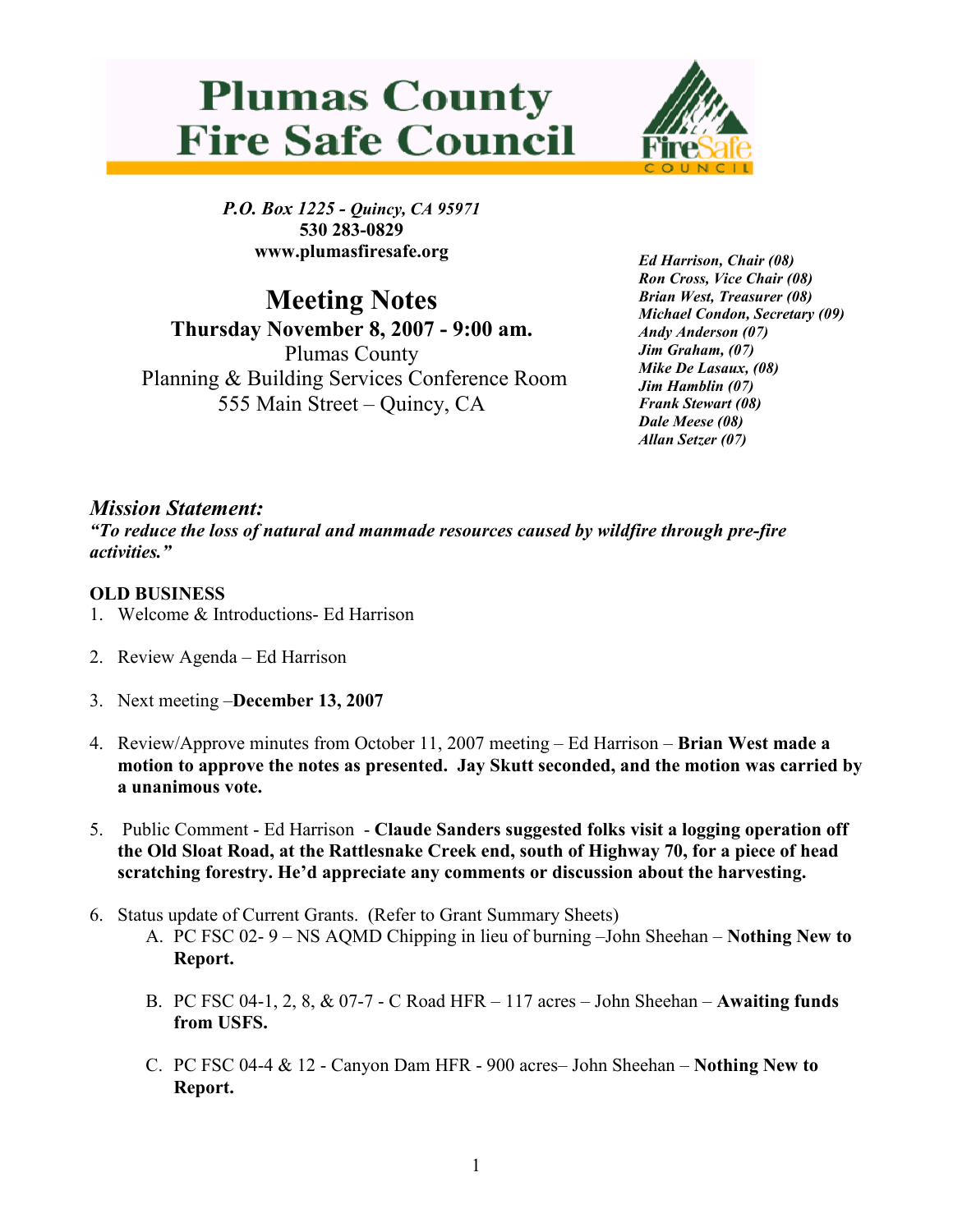- E. PC FSC 05-2  $\&$  6 Whitehawk HFR- 121 acres John Sheehan Contractor will masticate another 6-7 acres with remaining project funds. Monitoring in progress.
- F. PC FSC 05-3, 7, & 07-8 Greenhorn HFR 30 acres John Sheehan Awaiting funds from USFS. RPF will make a determination on the need to solicit new bids for the project.
- G. PC FSC 05-4  $& 8$  Grizzly Ck. HFR- 128 acres John Sheehan Working with 1 remaining landowner to treat another 6-7 acres with piling and/or mastication. May work out a landowner reimbursement agreement due to a landowner's desire to be more involved. Monitoring planned for next week.
- H. PC FSC 03-1, 05-5, 06-2  $& 5$  Eastern Plumas HFR 175 acres John Sheehan Seeking additional funds due to expectations that project will cost more than originally anticipated based on bids for other projects.
- I. PC FSC 06-3  $& 9$  Massack HFR 160 acres -John Sheehan **Project is currently in** limbo due to SPI's moratorium on accepting green logs in light of the fire salvage. Bids and projected volumes are being analyzed by the RPF to see if additional funds may be necessary before this project can move forward.
- J. PC FSC 06-4 & 10 Little Grass Valley HFR 111 acres John Sheehan Nothing New to Report.
- K. PC FSC 06-6 La Porte Pines HFR 75 acres John Sheehan Nothing New to Report.
- L. PC FSC 07-1  $&$  4 Indian Valley HFR-200 acres John Sheehan A Request for Proposals for a Registered Professional Forester to manage this project will close on 11/15/007. PC FS is also seeking additional funds in case bids exceed presently available funding & values.
- M. PC FSC 07-2 La Porte Road HFR 100 acres John Sheehan A Request for Proposals for a Registered Professional Forester to manage this project will close on 11/15/007. PC FS is also seeking additional funds in case bids exceed presently available funding & values.
- N. PC FSC 07-4 PC FSC Council Coordination John Sheehan Grant written efforts continue with the submission of grants to the Sierra Nevada Conservancy. The RAC funded 3 of our projects. A large HFR Competitive Grant is also being worked on and will be submitted in mid-November.
- O. PC FSC 07-5 C Road right-of-way planning John Sheehan A Request for Proposals for a Registered Professional Forester to manage this project will close on 11/15/007. PC FS is also seeking additional funds to fund the treatment of this project.
- P. PC FSC 07-6 Taylorsville HFR 30 acres John Sheehan A Request for Proposals for a Registered Professional Forester to manage this project will close on 11/15/007.